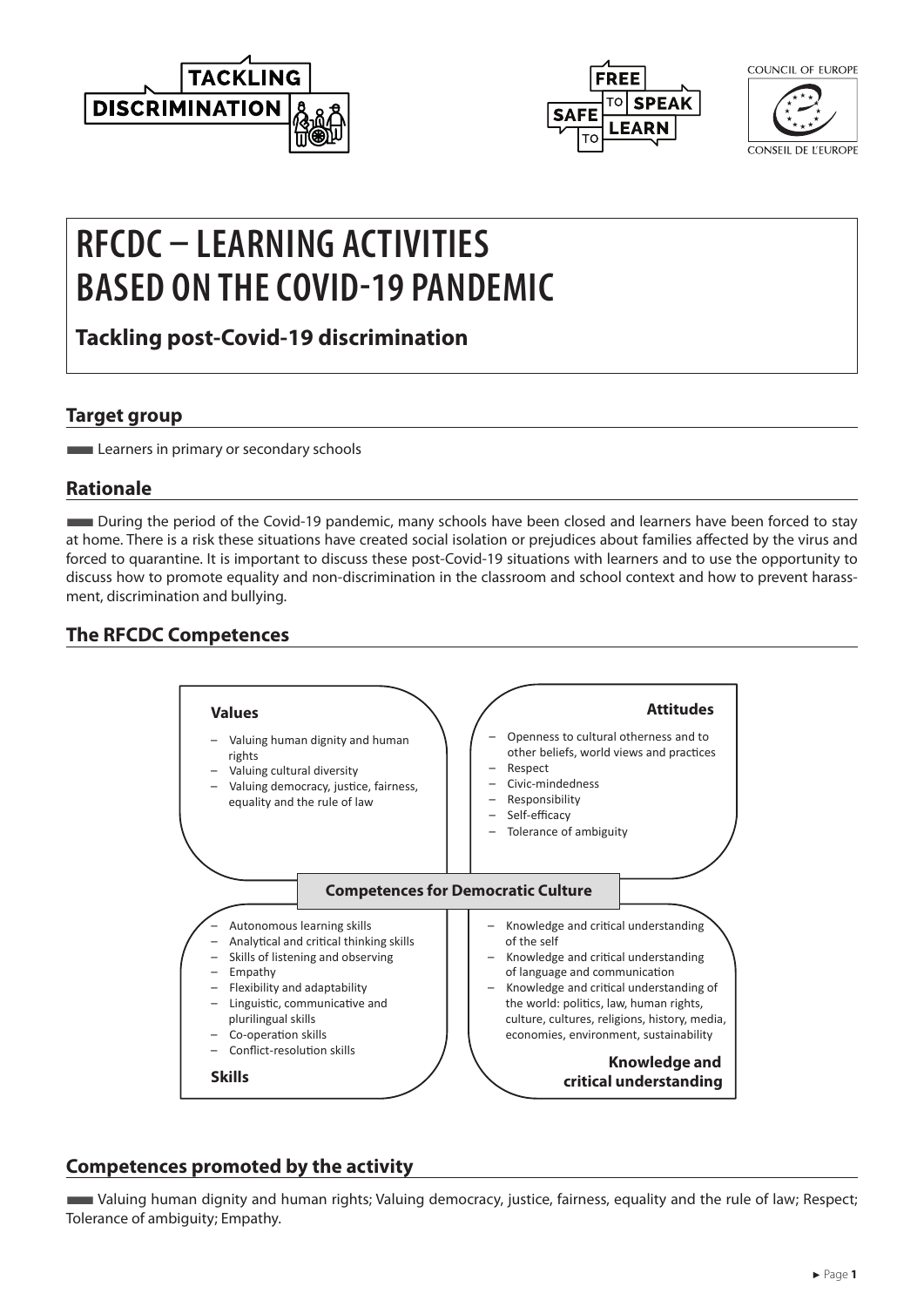### **Learning outcomes**

**EXECOMPLER** Completing this activity will help learners to:

- ► Recognise that specific rights of children should be respected and protected by society
- ► Appreciate that all citizens should be treated equally and impartially under the law
- ► Treat all people with respect regardless of their cultural background Intermediate
- ► Express respect towards people who are of a different socioeconomic status from themselves
- ► Express respect for religious differences
- $\blacktriangleright$  Recognise when a companion needs their help
- ► Express sympathy for the bad things that they have seen happen to other people
- ► Express compassion for people who are being treated unfairly

#### **Description of activity**

- 1. Explore the definitions of discrimination, equality and bullying with the class, explaining and discussing these with the learners.
- 2. Discuss how the pandemic has affected people's everyday lives (their own situation, as well as the local and international situation).
- ► Has coronavirus created tension and prejudices between people/groups/countries?
- 3. Organise a guided discussion to gather the learners' experiences of discrimination, unequal treatment, harassment, and bullying. This provides an opportunity to explore the everyday situation, values and attitudes of the group.
- ► Do learners feel safe at school?
- ► Do you think all learners are treated equally at school?
- ► Can learners be themselves?
- ► What could be done to improve the situation?
- 4. Give room for active learner participation. Here are some ideas for group work:
- ► Collect proposals for the equality plan for the class/school and share them with your learner representatives or committee and the management of the school.
- ► Create your own action plan for the class: What to do if….
- ► Create posters, cartoons or slogans to promote equality and non-discrimination.
- ► Organise a survey of learners about any of the issues in the class/year level/school and publish the results.
- ► Create or update local policies based on the feedback coming from the learners

When running this activity, it is important to take note of the following:

- ► Discrimination, unequal treatment, harassment and bullying are present in every school in one form or another. It is important to raise awareness about the various forms of discrimination.
- ► It is necessary to address and deal with any issues that are found according to the schools' guidelines.
- ► For teenagers, it is vitally important that their concerns and views are listened to, and that they have their voices heard and valued.
- ► Schools should encourage learners to be active members of the school community to improve the situation in various ways, and by giving them the possibility to participate in the development of the community.

#### **Materials or resources required**

- ► Basic definitions of discrimination, (sexual) harassment, bullying, etc. Each school should have anti-mobbing and nondiscrimination policies or rules (the general principle of equality and non-discrimination is a fundamental element of international human rights law), and at least some of this information should be available in these documents.
- ► Sufficient materials and advance preparation to discuss all of the following issues:
	- What is discrimination or unequal treatment?
		- The Council of Europe definition: "Discrimination shall mean any differential treatment based on a ground such as "race", colour, language, religion, nationality or national or ethnic origin, as well as descent, belief, sex, gender, gender identity, sexual orientation or other personal characteristics or status, which has no objective and reasonable justification" (ECRI Glossary, **<https://rm.coe.int/ecri-glossary/168093de74>**, page 5).